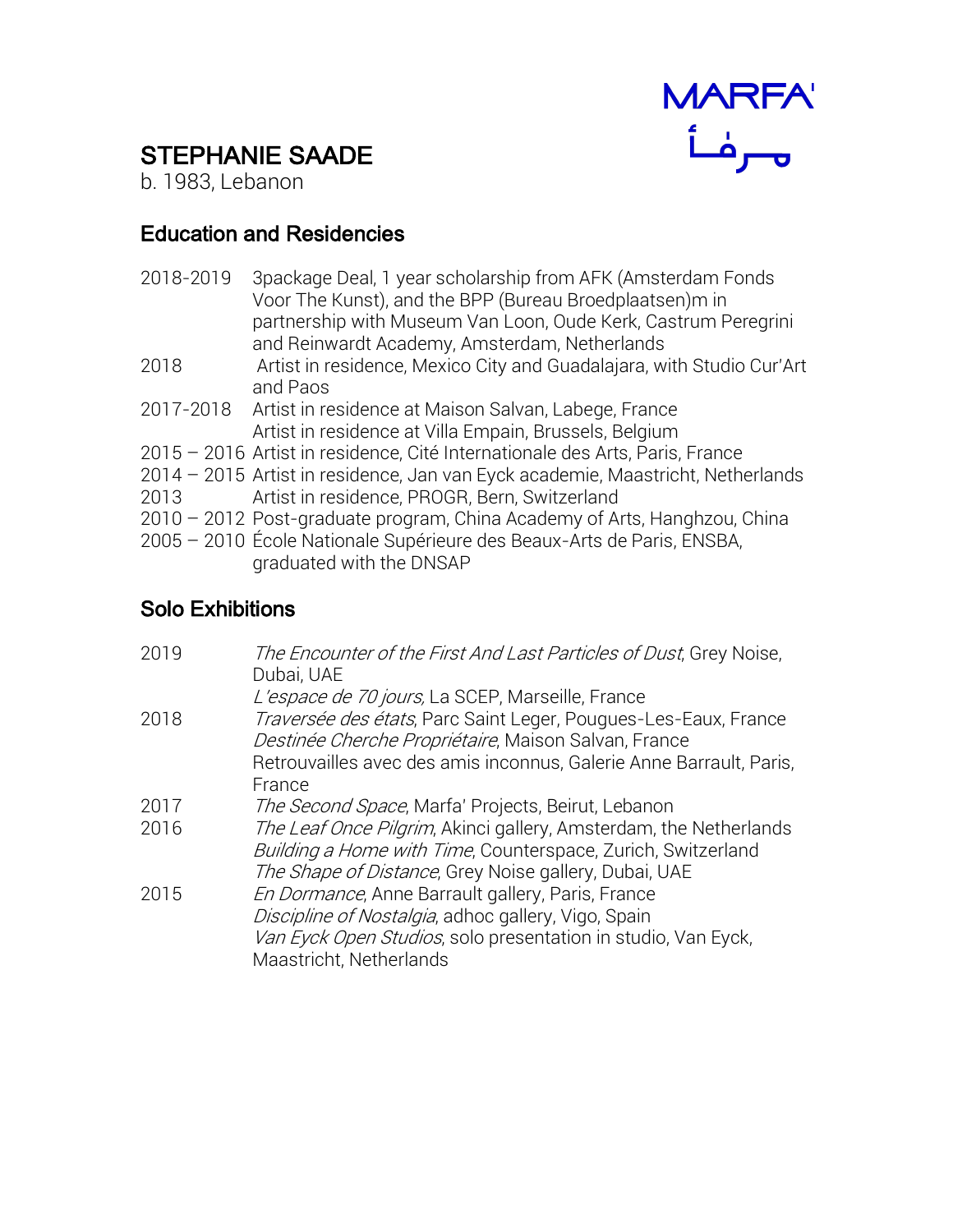

## Group Exhibitions

| 2019 | Luogo E Segni, Punta Della Dogana, Venice, Italy                                                                 |
|------|------------------------------------------------------------------------------------------------------------------|
|      | <i>Personne, pas même la pluie n'a de si petites mains.</i> La Criée,<br>Rennes, France                          |
|      | Shapes of Sleep, Atelier Ismail Bahri, Tunis, Tunisia                                                            |
|      | Mémoire de formes, Galerie Michel Journiac, Pairs, France                                                        |
| 2018 | Zeitspuren, The Power of Now, Kunsthaus Pasquart, Biel,                                                          |
|      | Switzerland                                                                                                      |
|      | Or, MUCEM, Marseille, France                                                                                     |
|      | Beirut, Beyrut, Beyrouth, Beyrout, Oslo Kunstforening, Ystad                                                     |
|      | Konstmuseum, Listasafn Islands                                                                                   |
|      | Cycles of Collapsing Progress, Oscar Niemeyer's Rachid Karame                                                    |
|      | International Fair, Tripoli, Lebanon                                                                             |
|      | So Long Ago It Feels Like a Memory of Someone Else, Hessel                                                       |
|      | Museum, CCS Bard, New York, USA                                                                                  |
|      | Sundays, 019, Ghent, Belgium<br>Festival des arts ephemeres, part of Printemps de l'art                          |
|      | contemporain, Parc de Maison Blanche, Marseille, France                                                          |
|      | Moonshow, Grey Noise Gallery, Dubai, UAE                                                                         |
|      | Non Place to Place, Glassobx Paris, France                                                                       |
|      | Condo Unit with Grey Noise Gallery, the Breeder, Athens, Greece                                                  |
|      | Ashkal Alwan's 25th anniversary, Ashkal Alwan, Beirut, Lebanon                                                   |
| 2017 | Sharjah Biennale 13 Tamawuj, curated by Christine Tohme, Sharjah,                                                |
|      | <b>UAE</b>                                                                                                       |
|      | Home Beirut. Sounding the Neighbors, MAXXI, Rome, Italy.                                                         |
|      | Le chemin du retour, FIAC Hors les Murs, Jardin des Tuileries, Paris,<br>France                                  |
|      | The Materiality of the Invisible, Marres House for Contemporary                                                  |
|      | Culture, Maastricht, Netherlands                                                                                 |
|      | Ghosting of Beings and Worlds, Grey Noise Gallery, Dubai, UAE                                                    |
|      | Quiet, Barbara Seiler Gallery, Zurich, Switzerland                                                               |
|      | Epitopou, Ephemeral Works in the Landscape, Andros, Greece.                                                      |
|      | Scamming, Palazzo Lancia, Torino, Italy                                                                          |
|      | Home Is So Fucking Complicated, Nathalie Halgand Gallery, Vienna,                                                |
|      | Austria                                                                                                          |
|      | <i>Intériorités</i> " Labanque, Béthune, France<br>Kunsthalle 3000, a project by Thomas Geiger, Dalieh, Raouche, |
|      | Beirut, Lebanon                                                                                                  |
| 2016 | Say it with Flowers!, Museum Schloss Moyland, Bedburg-Hau,                                                       |
|      | Germany                                                                                                          |
|      | Nouveau!, Galerie Anne Barrault, Paris, France                                                                   |
|      |                                                                                                                  |